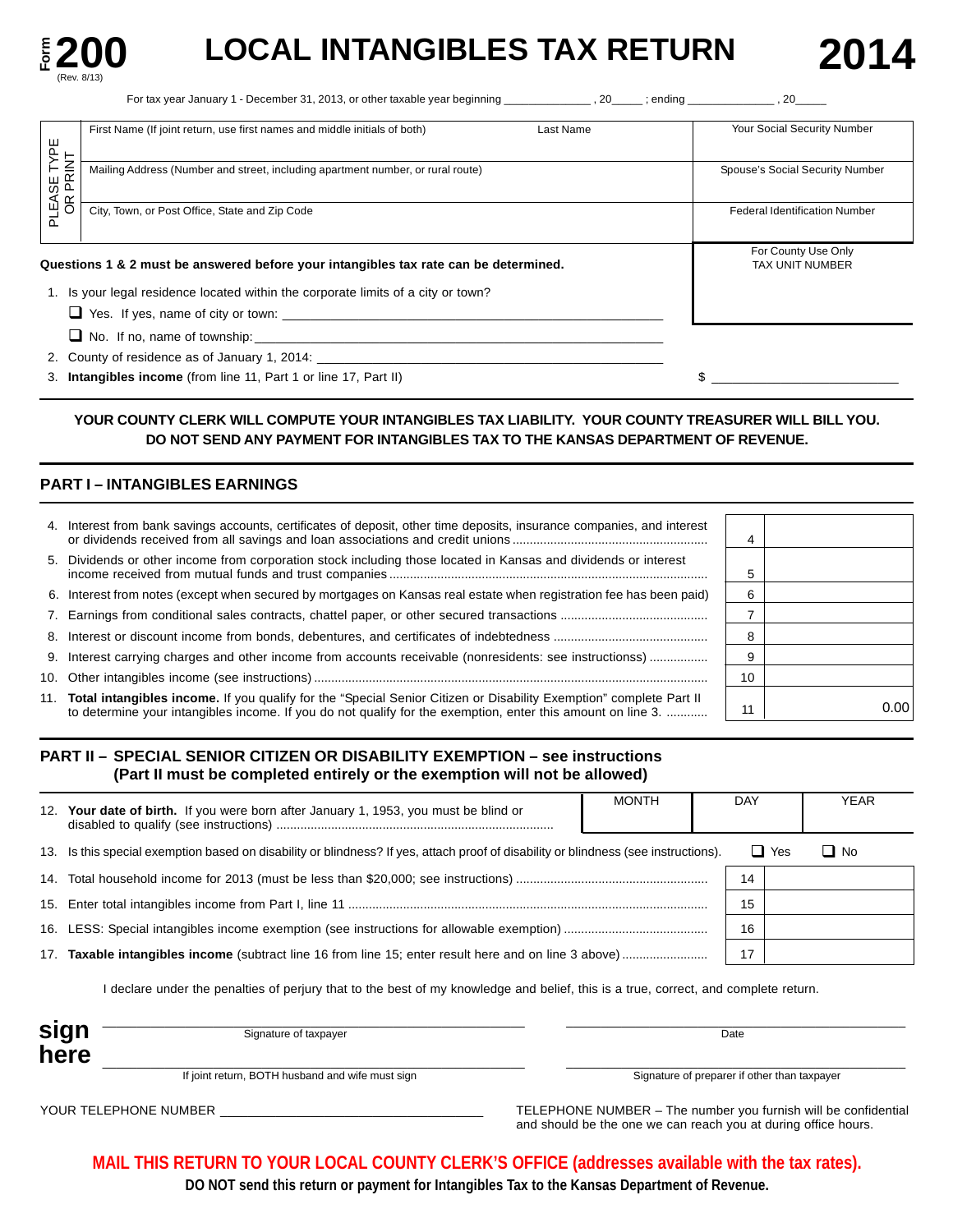# **INSTRUCTIONS FOR 2014 LOCAL INTANGIBLES TAX RETURN**

The intangibles tax is a local tax levied on gross earnings received from intangible property such as savings accounts, stocks, bonds, accounts receivable, and mortgages. It is not to be confused with the state income tax which is used to support state government.

**WHO MUST FILE INTANGIBLES TAX.** All Kansas residents and corporations owning taxable property and every nonresident owning accounts receivable or other intangible property with a Kansas business situs, receiving earnings from this property during the calendar year or fiscal year ending in 2013, must file a Form 200. **If you live in an area that has no intangibles tax, or your tax due is less than \$5, you do not have to file a Form 200.** 

Individuals or corporations having intangible earnings shall be deemed to have received these earnings at the individual's dwelling or the corporation's principal business office, within the State of Kansas. The earnings are then subject to intangibles tax if the individual's dwelling or the corporation's principal office is within a jurisdiction which has imposed the local intangibles tax. Parents of minors owning intangible property, conservators, trustees, beneficiaries of trusts, executors, administrators, receivers, and certain agents are required to file a Form 200. Senior citizens or disabled persons are also required to file a Form 200, but may be entitled to a special senior citizen or disability exemption, explained in Part II.

**EXEMPT INTANGIBLES INCOME.** Intangibles tax does not apply to: interest on notes secured by Kansas real estate mortgages on which a registration fee has been paid; earnings on individual retirement and Keogh accounts and other qualified retirement plans; bonds and other evidences of indebtedness issued by the federal government, the State of Kansas or any of its municipal or taxing subdivisions, certain distributions of subchapter S corporations; certain reimbursements of interest paid on notes, the proceeds of which were the source of funds for another note; and dividends from stock of a bank, savings and loan association or regulated investment company located in Kansas or from doing business in Kansas. National bank associations, state banks, federal and state chartered savings and loan associations, trust companies, credit unions, and certain non-profit corporations operating or providing hospitals, psychiatric hospitals, adult care homes, private children's homes and housing for the elderly are exempt from intangibles tax.

**WHEN AND WHERE TO FILE.** If you have intangibles income, you must file a Form 200 with your local County Clerk's office (addresses follow the tax rates) on or before April 15, 2014 (there are no provisions for extensions of time to file Form 200). **Do not enclose Form 200 with your Kansas Income Tax Return (K-40) or mail your payment to the Department of Revenue.** The county clerk will compute your tax and you will be billed by your local county treasurer in November 2014. If your return is delinquent, interest and/or penalty may be assessed by the county treasurer's office. This will be included in your tax billing when you receive it. If your tax is less than \$5, you will not be billed.

**AMENDED RETURNS.** To correct an error on a Form 200 that has already been filed, complete another Form 200 with the correct information and write "AMENDED" across the top. Attach a letter explaining the correction.

**ASSISTANCE.** If you need assistance in completing your Intangibles Tax Return, Form 200, contact your local County Clerk's office.

#### **SPECIFIC LINE INSTRUCTIONS**

Print or type your name, address and Social Security number(s) or federal identification number. If your accounting records are maintained by *fiscal year*, indicate the year in the space provided above your name.

**LINE 1:** Mark the appropriate box. If YES, enter the city or town where your residence is located. If NO, enter the township where your residence is located. **Do not** enter both a city and a township name.

LINE 2: Enter the name of the county in which your residence is located.

LINE 3: Enter the intangibles income computed in Part I, line 11; or, if you qualify for the special senior citizen or disability exemption, enter the amount from Part II, line 17.

#### **PART I - INTANGIBLES EARNINGS**

**There are no exemptions or deductions allowable to reduce total gross earnings as reported on this return.** 

LINE 4: Enter interest or other income received or credited to your account from bank savings accounts, bank checking accounts, certificates of deposits, and other time deposits, regardless of the bank's location or when the security was owned. Also, enter any interest or dividends received or credited to your account by savings and loan associations and credit

union regardless of location. Enter all interest received or credited to your account from funds left on deposit with insurance companies. Any interest received from the federal government is non-taxable and should not be reported on line 4.

If you incurred a penalty for early withdrawal of funds, report only the amount of interest actually received from each account. If the penalty incurred is greater than the amount of interest, the excess penalty cannot be used to reduce income from other sources.

LINE 5: Enter all dividends or other income received or credited to your account from corporation stocks, regardless of where the corporation is located. Do not report dividends from insurance policies or patronage dividends for co-ops based on business done with the co-ops. Also enter all investment income received from mutual funds and trust companies. Do not report capital gains.

**LINE 6:** Enter all interest, discount interest, or other earnings received from notes receivable, unless the notes are secured by a Kansas mortgage on which a mortgage registration fee has been paid. Do not report the principal from notes or loans.

**LINE 7:** Enter all interest or other income received from notes or accounts which are secured by conditional sales contracts or chattel mortgages.

**LINE 8:** Enter interest or discount income received from bonds and debentures. Income from bonds issued by states or their political subdivisions other than Kansas are subject to tax.

**LINE 9:** Enter all interest, carrying charges, or other earnings from accounts receivable received during the tax year, regardless of when the account was opened or closed. Nonresidents must report all income which has a Kansas business situs.

LINE 10: Enter all other income from intangible property which is not included on lines 4 through 9. This includes taxable intangible income from trusts, estates, brokerage accounts, etc.

**LINE 11:** Add lines 4 through 10 and enter the result on line 11. If you do not qualify for the *special senior citizen or disability exemption* (see Part II), then enter the amount from line 11 on line 3.

#### **PART II - SPECIAL SENIOR CITIZEN OR DISABILITY EXEMPTION**

**WHO MAY QUALIFY.** To be eligible for the special intangibles income exemption found at K.S.A. 12-1,109(c)(1), you must be 60 years of age or older on or before January 1, 2014; **or** have been disabled or blind during all of 2013, regardless of age; AND have a household income of \$20,000 or less. If your total household income for 2013 is between \$15,000 and \$20,000, the \$5,000 intangibles income exemption is reduced by the amount your total income exceeds \$15,000. If married, only one spouse can claim the special intangibles income exemption. This special exemption cannot be claimed for a decedent who died prior to January 1, 2014.

**LINE 12:** Enter the month, day, and year of your birth.

**LINE 13:** To claim the special exemption for a disability or blindness, you must have been disabled or blind during the entire year of 2013. If you are filing as a disabled person, attach a copy of your Social Security certification of disability letter showing proof you received Social Security benefits during the entire year of 2013 based upon your disability. If you are not covered by Social Security, you must furnish medical proof that your disability has qualified you as a disabled person under the provisions of the Social Security Act. If you are blind, submit a visual acuity statement from your doctor.

**LINE 14:** Add the total income received from ALL sources during 2013 by you, or you and your spouse. Include wages, Social Security (except Social Security Disability payments), railroad retirement, and any other pension income; interest, dividends, salaries, commissions, fees, bonuses, tips and any gain from the sale of property. Include also your share of income received from partnerships, estates, trusts and royalties, net rental income, and business or farm income. Net operating losses and net capital losses may not be used to reduce total income. If this total is greater than \$20,000, stop here and enter the amount from line 11 of Part I on line 3.

**LINE 15:** Enter the total intangibles income from Part I, line 11.

**LINE 16:** If your total household income on line 14 is \$15,000 or less, enter \$5,000 on line 16. If line 14 is greater than \$15,000 but less than \$20,000, subtract the amount over \$15,000 from \$5,000, and enter the result on line 16. Example: If line 14 is \$18,000, enter \$2,000 on line 16.

**LINE 17:** Subtract line 16 from line 15 and enter the result on line 17 and on line 3. This is your taxable intangibles income.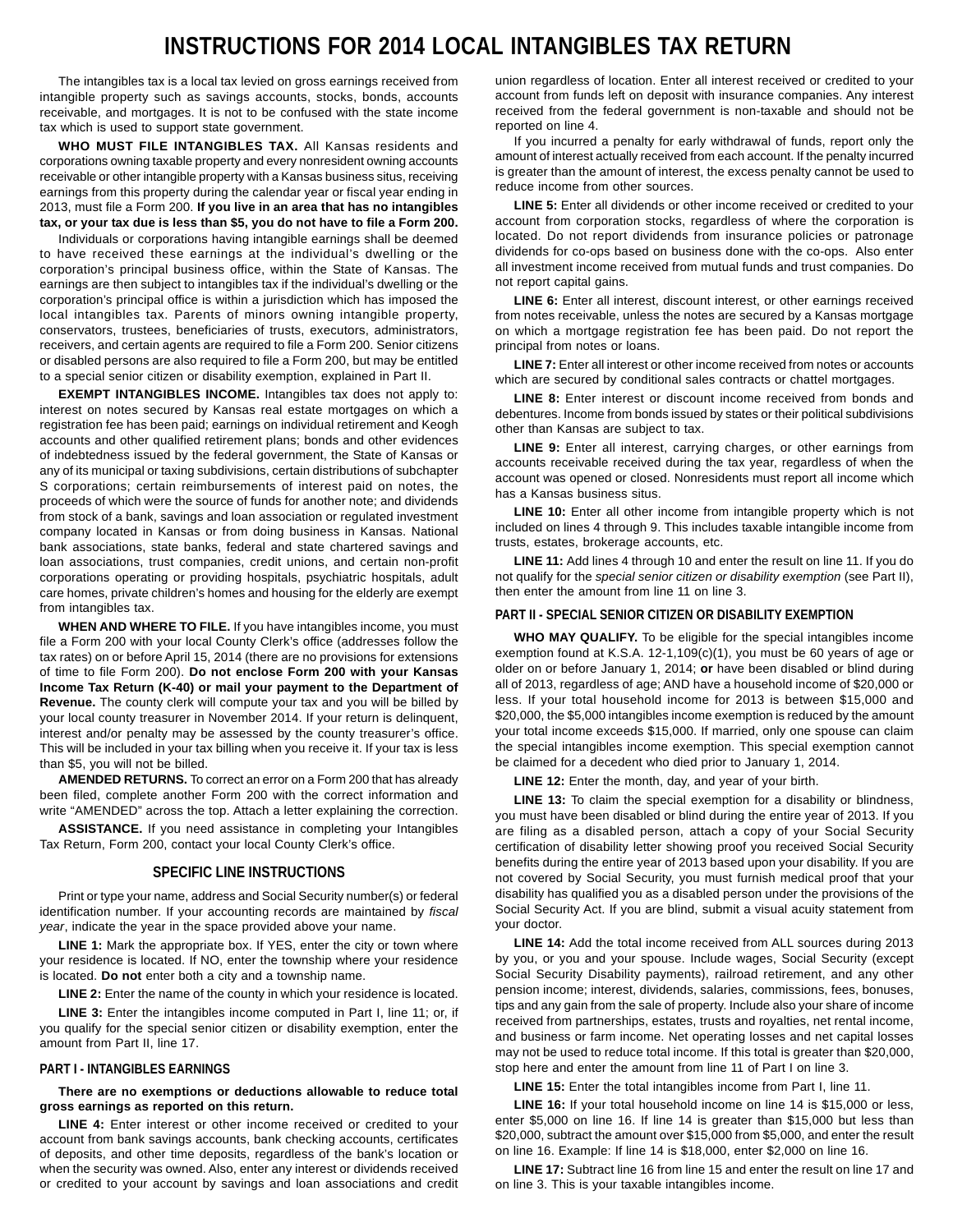# **2014 INTANGIBLES TAX RATES and COUNTY CLERK ADDRESSES**

The following list is the 2014 Intangibles Tax Rates **for the counties of Kansas that impose a tax**, as well as any city/township rate. This information was provided by local County Clerks and is current to July 1, 2013. If your city/township is not listed, you may still be required to file a return to determine the county portion of the intangibles tax. A Form 200 must be filed with your local County Clerk's office by April 15, 2014. The county clerk will compute your tax liability and the county treasurer will bill you at a later date.

| <b>ATCHISON</b>               | Silverdale Twp  2.25          |      |                        |      | Townships                                  | Rate  |                                                |      |
|-------------------------------|-------------------------------|------|------------------------|------|--------------------------------------------|-------|------------------------------------------------|------|
| Atchison County $-0\%$        |                               |      |                        |      | Franklin Twp  2.25                         |       | Turkey Creek Twp 2.25                          |      |
| Rate<br>Cities                |                               |      |                        |      | Pleasant Twp  2.25                         |       |                                                |      |
|                               | <b>DECATUR</b>                |      | Millbrook Twp.  2.25   |      | Salt Creek Twp  2.25                       |       | <b>MEADE</b>                                   |      |
|                               |                               |      |                        |      |                                            |       |                                                |      |
| Townships<br>Rate             | Decatur County — 0%<br>Cities | Rate | Solomon Twp  2.25      |      | <b>LOGAN</b>                               |       | Meade County - .75%<br>Townships               | Rate |
| Grasshopper Twp  2.25         |                               |      | <b>GRAY</b>            |      |                                            |       | Crooked Creek Twp  2.25                        |      |
| Kapioma Twp  2.25             |                               |      |                        |      | Logan County $-.75%$                       |       |                                                |      |
|                               | Townships                     | Rate | Gray County — 0%       |      | <b>Cities</b>                              | Rate  |                                                |      |
|                               |                               |      | Cities                 | Rate |                                            |       | Sand Creek Twp  2.25                           |      |
| <b>BARBER</b>                 |                               |      |                        |      | Townships                                  | Rate  |                                                |      |
| Barber County $-2.25%$        |                               |      |                        |      |                                            |       | <b>MITCHELL</b>                                |      |
| Townships<br>Rate             |                               |      | Townships              | Rate |                                            |       | Mitchell County - .75%                         |      |
|                               |                               |      |                        |      |                                            |       | Cities                                         | Rate |
|                               |                               |      |                        |      |                                            |       |                                                |      |
|                               |                               |      |                        |      | Russell Springs Twp  2.25                  |       |                                                |      |
|                               |                               |      | Montezuma Twp  2.25    |      |                                            |       |                                                |      |
| <b>BROWN</b>                  |                               |      |                        |      |                                            |       | Townships                                      | Rate |
| Brown County — $0\%$          |                               |      | <b>HARPER</b>          |      | <b>MARION</b>                              |       | Asherville Twp  2.25                           |      |
| Rate<br>Townships             |                               |      | Harper County $-0\%$   |      | Marion County $- 0\%$                      |       |                                                |      |
|                               |                               |      | <b>Cities</b>          | Rate | <b>Cities</b>                              | Rate  |                                                |      |
| Hiawatha Twp  2.25            | <b>DICKINSON</b>              |      |                        |      |                                            |       |                                                |      |
|                               | Dickinson County - .75%       |      |                        |      | Townships                                  | Rate  | Carr Creek Twp  2.25                           |      |
|                               | Townships                     | Rate | Townships              | Rate | Fairplay Twp                               | 1.125 |                                                |      |
|                               |                               |      | Township #2  2.25      |      | Menno Twp                                  | 2.25  | Eureka Twp  2.25                               |      |
| Washington Twp  2.25          |                               |      |                        |      |                                            |       | Glen Elder Twp  2.25                           |      |
|                               |                               |      |                        |      |                                            |       |                                                |      |
| <b>CHASE</b>                  |                               |      | <b>HARVEY</b>          |      | <b>MARSHALL</b>                            |       |                                                |      |
| Chase County - .75%           |                               |      | Harvey County $-0\%$   |      | Marshall County - .75%                     |       |                                                |      |
| Townships<br>Rate             | Willowdale Twp  2.25          |      | <b>Cities</b>          | Rate | <b>Cities</b>                              | Rate  |                                                |      |
|                               | <b>DONIPHAN</b>               |      |                        |      |                                            |       | Plum Creek Twp 2.25<br>Round Springs Twp  2.25 |      |
| <b>CHEYENNE</b>               |                               |      | Townships              | Rate |                                            |       |                                                |      |
| Cheyenne County -.75%         | Doniphan County -. 75%        |      |                        |      | Marysville  2.25                           |       | Solomon Rapids Twp  2.25                       |      |
| <b>Cities</b><br>Rate         | Cities                        | Rate |                        |      |                                            |       | Turkey Creek Twp  2.25                         |      |
|                               |                               |      | Highland Twp  2.25     |      |                                            |       | Walnut Creek Twp  2.25                         |      |
| Townships<br>Rate             |                               |      |                        |      |                                            |       | <b>NEMAHA</b>                                  |      |
| Benkelman Twp  2.25           |                               |      |                        |      | Waterville  2.25                           |       |                                                |      |
|                               |                               |      | <b>JEWELL</b>          |      | Townships                                  | Rate  | Nemaha County $-0\%$<br><b>Cities</b>          |      |
|                               |                               |      | Jewell County -. 75%   |      |                                            |       |                                                | Rate |
|                               |                               |      | <b>Cities</b>          | Rate |                                            |       | Townships                                      | Rate |
| <b>CLARK</b>                  | Townships                     | Rate |                        |      | Blue Rapids City Twp  1.25                 |       |                                                |      |
| Clark County - .75%           | Burr Oak Twp  2.25            |      |                        |      |                                            |       |                                                |      |
| Cities<br>Rate                |                               |      |                        |      | Cleveland Twp  2.25                        |       | Capioma Twp  2.25                              |      |
|                               | <b>ELLSWORTH</b>              |      |                        |      | Cottage Hill Twp  2.25                     |       |                                                |      |
| Townships<br>Rate             |                               |      | <b>Townships</b>       | Rate | Elm Creek Twp  2.25                        |       |                                                |      |
|                               | Ellsworth County $-0\%$       |      |                        |      | Franklin Twp  2.25                         |       |                                                |      |
|                               | Townships                     | Rate |                        |      |                                            |       | Harrison Twp  2.25                             |      |
|                               |                               |      |                        |      |                                            |       | Mitchell Twp  2.25                             |      |
| <b>CLAY</b>                   |                               |      |                        |      |                                            |       | Red Vermillion Twp  2.25                       |      |
| Clay County $-.75%$           |                               |      |                        |      |                                            |       |                                                |      |
| Cities<br><b>Rate</b>         | <b>FORD</b>                   |      |                        |      |                                            |       | Richmond Twp  2.25                             |      |
|                               | Ford County $-0\%$            |      | Holmwood Twp 25        |      |                                            |       |                                                |      |
|                               | Townships                     | Rate |                        |      |                                            |       | Washington Twp  2.25                           |      |
| <b>CLOUD</b>                  |                               |      |                        |      |                                            |       | <b>NEOSHO</b>                                  |      |
|                               |                               |      |                        |      |                                            |       |                                                |      |
| Cloud County -. 75%<br>Cities | Concord Twp  2.25             |      |                        |      |                                            |       | Neosho County — 0%<br>Townships                |      |
| Rate                          |                               |      |                        |      | Waterville Twp  2.25                       |       |                                                | Rate |
|                               | Sodville Twp  2.25            |      | Whitemound Twp 2.25    |      |                                            |       | Lincoln Twp  2.25                              |      |
|                               |                               |      |                        |      | <b>McPHERSON</b>                           |       | Walnut Grove Twp  2.25                         |      |
| Townships<br>Rate             |                               |      | <b>KEARNY</b>          |      | McPherson County - .75%                    |       |                                                |      |
|                               |                               |      | Kearny County $-0\%$   |      | Townships                                  | Rate  | <b>NESS</b>                                    |      |
|                               | <b>GOVE</b>                   |      | Cities                 | Rate | Bonaville Twp  2.25                        |       | Ness County $-.75%$                            |      |
|                               | Gove County $-.75%$           |      |                        |      |                                            |       | <b>Cities</b>                                  | Rate |
|                               | <b>Cities</b>                 | Rate | <b>LABETTE</b>         |      |                                            |       |                                                |      |
|                               |                               |      | Labette County $-0\%$  |      |                                            |       |                                                |      |
| <b>COWLEY</b>                 | Grainfield  2.25              |      | <b>Cities</b>          | Rate | Gypsum Creek Twp  2.25<br>Harper Twp  2.25 |       |                                                |      |
| Cowley County - .75%          |                               |      |                        |      |                                            |       |                                                |      |
| Rate<br>Cities                |                               |      |                        |      |                                            |       | Townships                                      | Rate |
|                               | Townships                     | Rate | <b>LANE</b>            |      | Little Valley Twp  2.25                    |       | Bazine Twp 2.25                                |      |
| Rate<br>Townships             |                               |      | Lane County $-.75%$    |      |                                            |       |                                                |      |
|                               |                               |      | Townships              | Rate |                                            |       |                                                |      |
|                               |                               |      |                        |      | McPherson Twp  2.25                        |       | Forrester Twp  2.25                            |      |
|                               | Grainfield Twp  2.25          |      |                        |      |                                            |       |                                                |      |
|                               |                               |      | White Rock Twp  2.25   |      | Meridian Twp  2.25                         |       |                                                |      |
|                               |                               |      |                        |      |                                            |       | Highpoint Twp  2.25                            |      |
|                               | <b>GRAHAM</b>                 |      | <b>LINCOLN</b>         |      | New Gottland Twp  2.25                     |       |                                                |      |
|                               | Graham County $-0\%$          |      | Lincoln County $-.75%$ |      |                                            |       |                                                |      |
|                               | Townships                     | Rate | Cities                 | Rate | South Sharps Creek Twp  2.25               |       |                                                |      |
|                               |                               |      |                        |      | Spring Valley Twp  2.25                    |       |                                                |      |